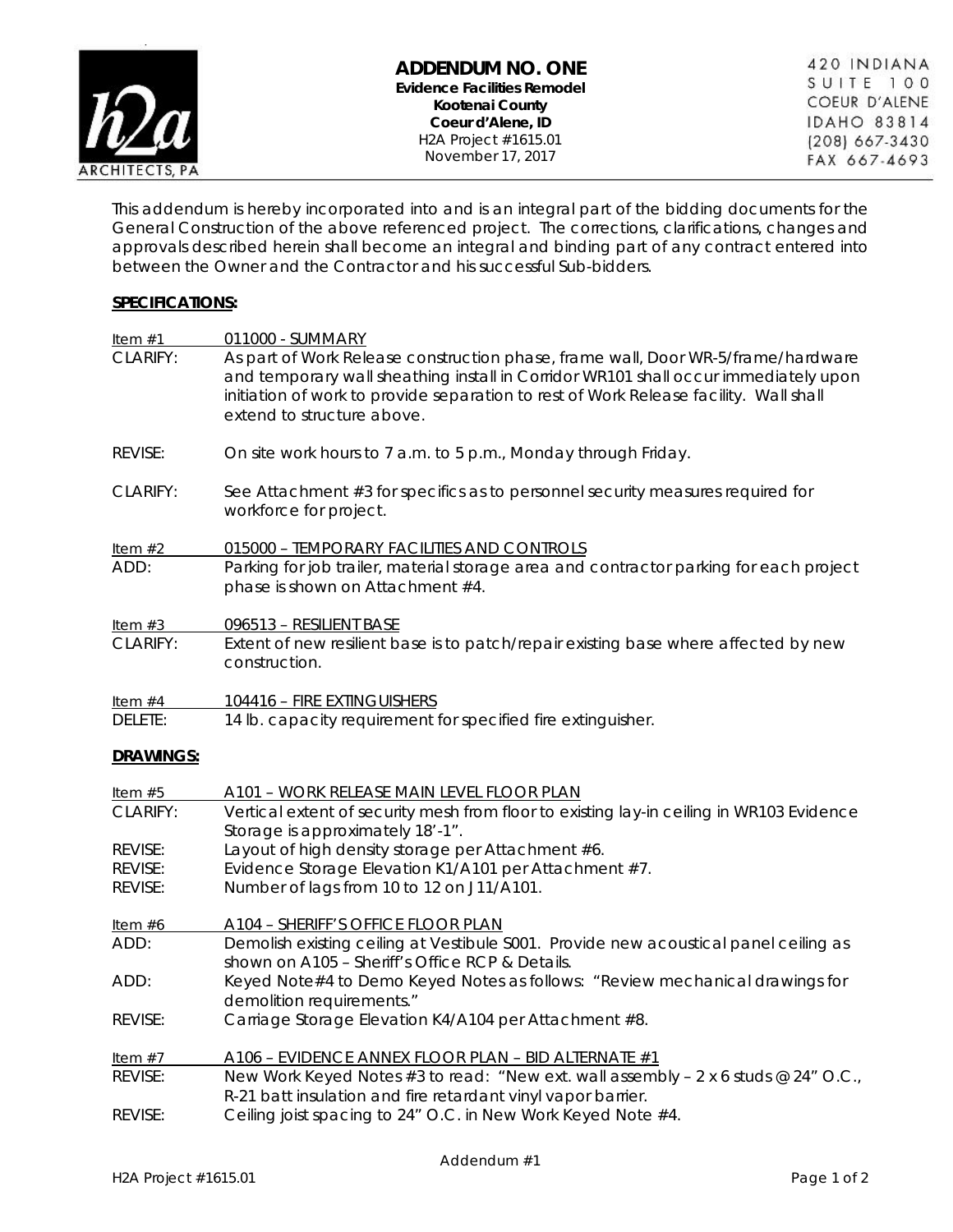| Item $#8$ | $A107$ – EVIDENCE ANNEX SECTIONS & DETAILS – BID ALTERNATE #1 |
|-----------|---------------------------------------------------------------|
| REVISE:   | New wall stud spacing to 24" O.C. on A1/A107.                 |
| DELETE:   | New GWB ceiling on A7/A107                                    |

| Item $#9$ | A400 - SCHEDULES, DOOR TYPES & DETAILS  |
|-----------|-----------------------------------------|
| REVISE:   | Room Finish Schedule per Attachment #5. |
| REVISE:   | Room Finish Key per Attachment #5.      |

#### **Acceptance of Substitutions:**

The acceptance is an acceptance of quality only. No attempt has been made to check each material as to special features, capabilities or physical dimensions, especially required by this project. It shall be the responsibility of supplier, manufacturer and contractor to check all requirements before submitting for final acceptance. Final acceptance of exact features, sizes, capacities, etc., all of which must match materials indicated or specified, will be determined when submitted during the construction period. Certain acceptances are subject to conditions noted.

Subject to requirements, the following manufacturer's products are acceptable.

| Spec # | Title                   | Product/Company                |
|--------|-------------------------|--------------------------------|
| 083613 | Sectional Doors         | Clopay 3211                    |
| 105626 | Mobile Storage Shelving | Hi-Density Spacesaving Systems |
| 087100 | Surface Door Closer     | Stanley QDC100 series          |
| 087100 | Exit Devices            | Precision Apex 2000 series     |
|        |                         |                                |

#### **ATTACHMENTS:**

Attachment #1 – Planholders List

Attachment #2 - Pre-Bid Attendance List

Attachment #3 – Security Approval Process for Contractors

Attachment #4 – Parking/Staging Plan

Attachment #5 – Room Finish Schedule/Room Finish Key

Attachment #6 – High Density Storage Layout

Attachment #7 - Evidence Storage Elevation K1/A101

Attachment #8 - Carriage Storage Elevation K4/A104

### **END OF ADDENDUM #1**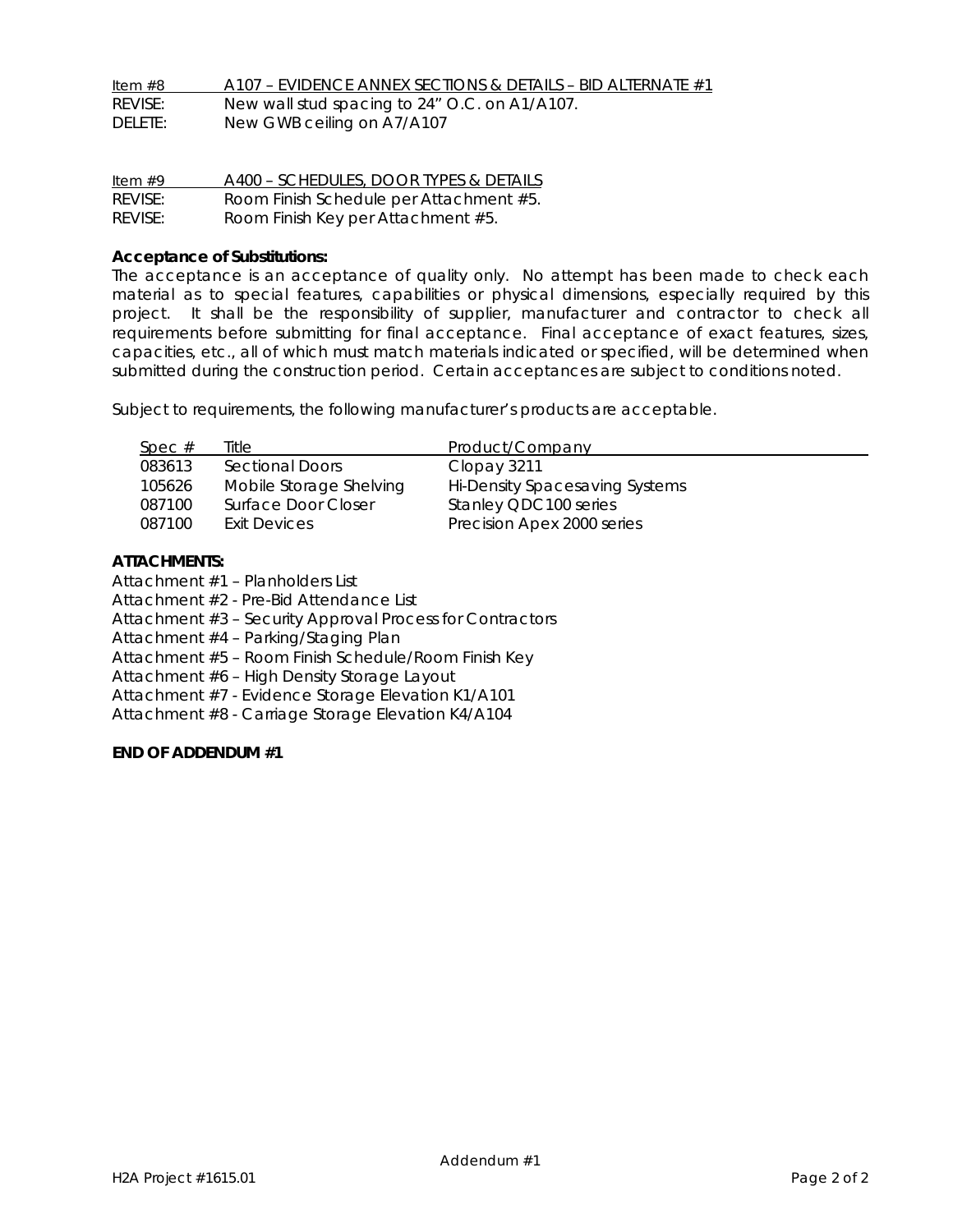| Set No. /<br>Digital        | <b>Plan Holder's Name/Address</b>                       | Ck#                                        | Date Sent<br>Date Ret.                 | Addendum No./Date                        |
|-----------------------------|---------------------------------------------------------|--------------------------------------------|----------------------------------------|------------------------------------------|
| Plan Set Deposit/Fee: \$100 |                                                         | Location: 451 N Government Way<br>CdA. ID  |                                        |                                          |
| Project Mgr.: Dale Hickman  |                                                         |                                            | Bid Date: November 21, 2017 at 2:00 pm |                                          |
| Owner: KOOTENAI COUNTY      |                                                         | Location: 3300 N Government Way<br>CdA. ID |                                        |                                          |
|                             |                                                         |                                            |                                        | Pre-Bid Date: November 9th, 2017 at 9 am |
|                             | Project Name: KOOTENAI COUNTY EVIDENCE FACILITIES REBID | Project No. <b>1615.01</b>                 |                                        |                                          |

## **Owner, Consultant**

|   | <b>H2A Architects</b><br>420 E Indiana Ave Ste 100<br>Coeur d'Alene, ID 83814<br>p. 208/667-3430<br>e. dhickman@h2aarch.com<br>e. cstark@h2aarch.com |  |  |
|---|------------------------------------------------------------------------------------------------------------------------------------------------------|--|--|
|   | Kootenai County: Shawn Riley<br>331 W Garden Ave<br>Coeur d'Alene, ID 83814<br>p. 208/446-1420<br>e. sriley@kcgov.us                                 |  |  |
| 3 |                                                                                                                                                      |  |  |
| 4 |                                                                                                                                                      |  |  |
| 5 |                                                                                                                                                      |  |  |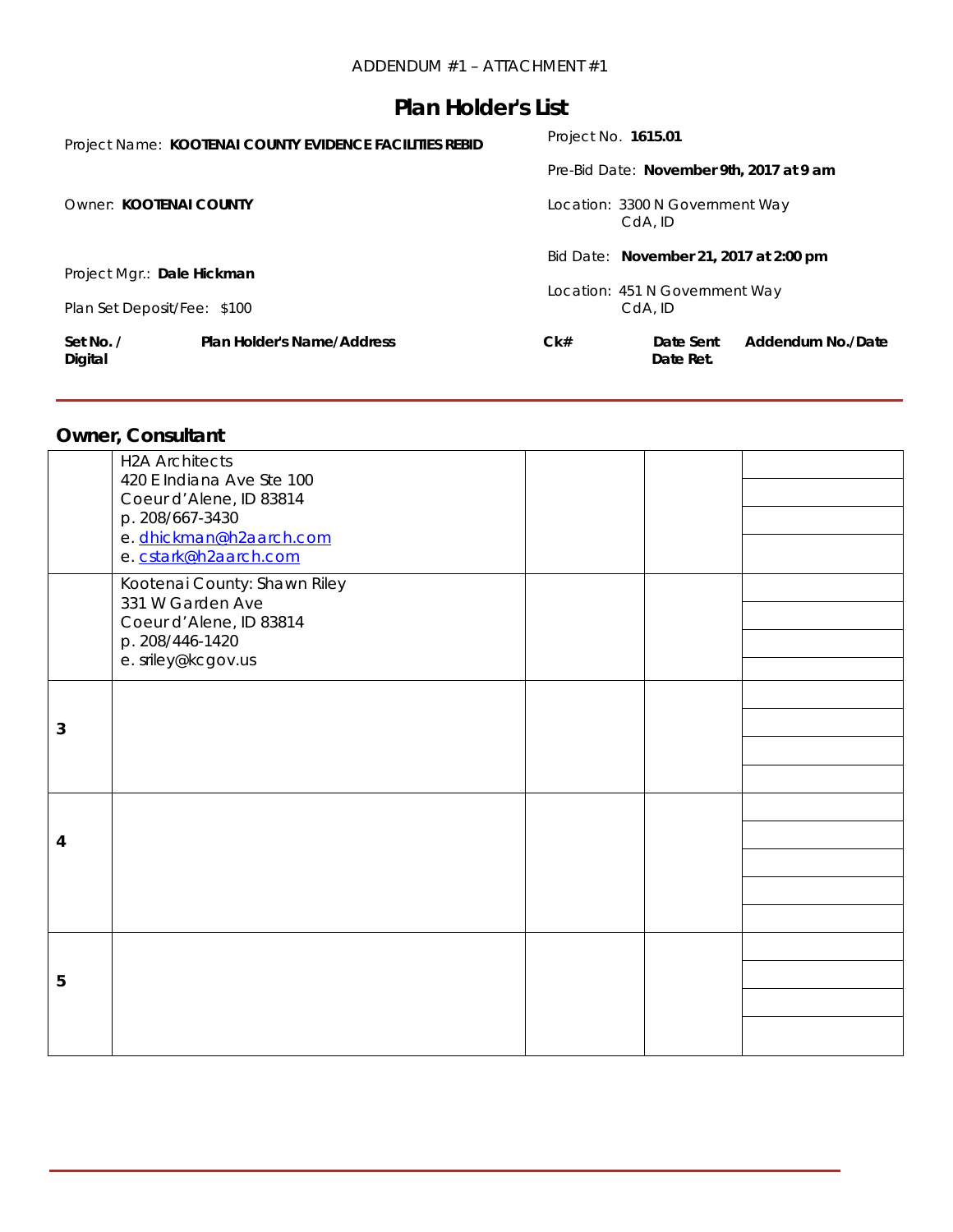|                                                           | Project Name: KOOTENAI COUNTY EVIDENCE FACILITIES REBID | Project No. 1615.01             |                        |                                          |
|-----------------------------------------------------------|---------------------------------------------------------|---------------------------------|------------------------|------------------------------------------|
|                                                           |                                                         |                                 |                        | Pre-Bid Date: November 9th, 2017 at 9 am |
| Owner: KOOTENAI COUNTY                                    |                                                         | Location: 3300 N Government Way | CdA, ID                |                                          |
|                                                           |                                                         |                                 |                        | Bid Date: November 21, 2017 at 2:00 pm   |
| Project Mgr.: Dale Hickman<br>Plan Set Deposit/Fee: \$100 |                                                         | Location: 451 N Government Way  | CdA. ID                |                                          |
| Set No. /<br>Digital                                      | <b>Plan Holder's Name/Address</b>                       | Ck#                             | Date Sent<br>Date Ret. | Addendum No./Date                        |

## **Plan Centers**

|         | Spokane Regional Plan Center                 |  |  |
|---------|----------------------------------------------|--|--|
| Digital | 209 N. Havana Street                         |  |  |
|         | Spokane WA 99202                             |  |  |
|         | p.509/328-9600                               |  |  |
|         | projectinfo@plancenter.net                   |  |  |
|         | <b>Associated Builders &amp; Contractors</b> |  |  |
| Digital | 12310 E. Mirabeau Parkway, Ste. 100          |  |  |
|         | Spokane Valley, WA 99216                     |  |  |
|         | p. 509/534-0826 f.509/535-9967               |  |  |
|         | abcplancenter@ipcabc.org                     |  |  |
|         |                                              |  |  |
|         | Abadan Plan Center                           |  |  |
| Digital | 603 E. 2nd<br>Spokane, WA                    |  |  |
|         | p. 509/747-2964                              |  |  |
|         | planroom@abadanplancenter.com                |  |  |
|         |                                              |  |  |
|         |                                              |  |  |
| Digital |                                              |  |  |
|         |                                              |  |  |
|         |                                              |  |  |
|         |                                              |  |  |
|         |                                              |  |  |
|         |                                              |  |  |
| Digital |                                              |  |  |
|         |                                              |  |  |
|         |                                              |  |  |
|         |                                              |  |  |
|         |                                              |  |  |
| Digital |                                              |  |  |
|         |                                              |  |  |
|         |                                              |  |  |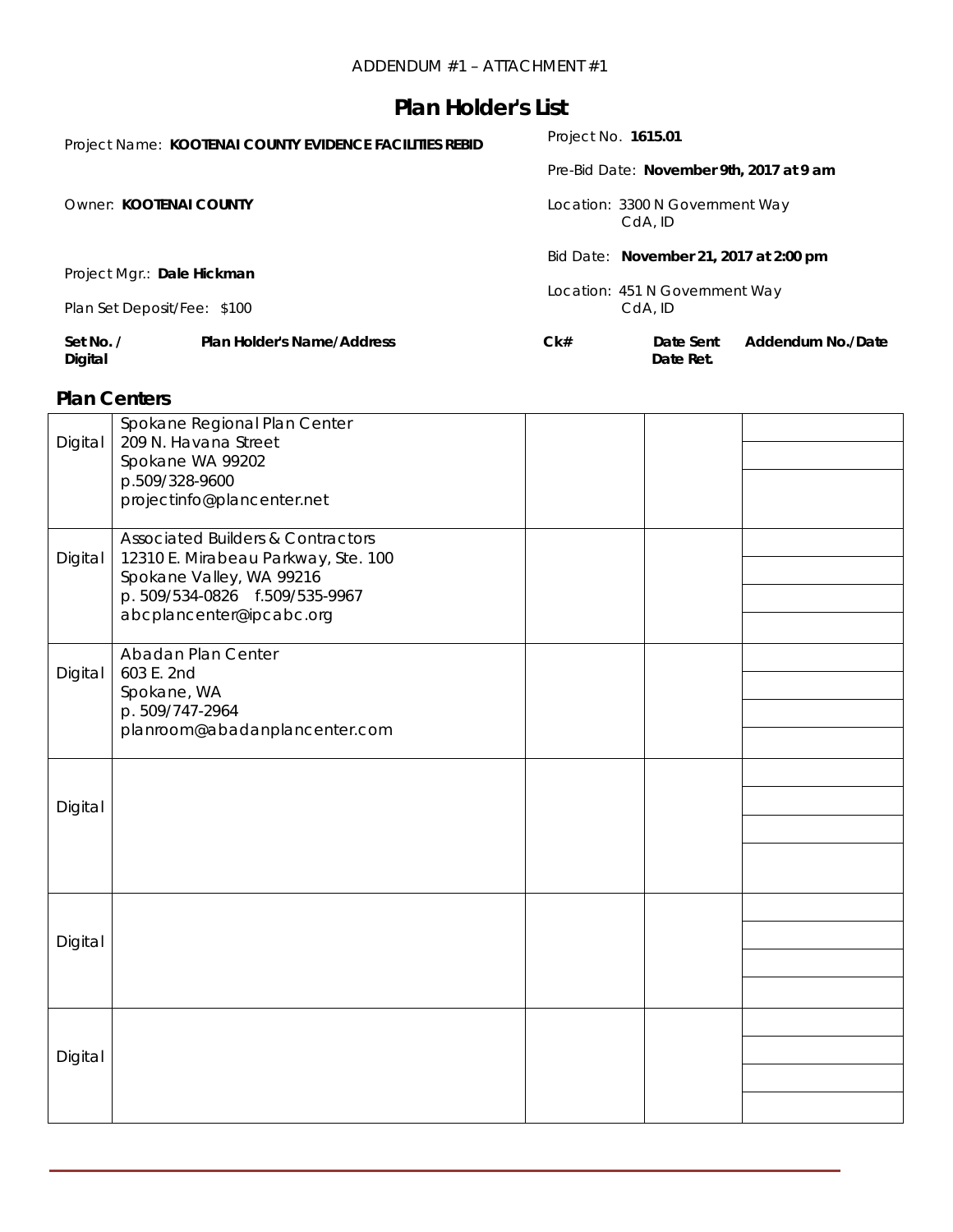| Set No. /<br>Digital                                      | <b>Plan Holder's Name/Address</b> | Ck#                             | Date Sent<br>Date Ret.                 | Addendum No./Date                        |  |
|-----------------------------------------------------------|-----------------------------------|---------------------------------|----------------------------------------|------------------------------------------|--|
| Project Mgr.: Dale Hickman<br>Plan Set Deposit/Fee: \$100 |                                   | Location: 451 N Government Way  | CdA. ID                                |                                          |  |
|                                                           |                                   |                                 | Bid Date: November 21, 2017 at 2:00 pm |                                          |  |
| Owner: KOOTENAI COUNTY                                    |                                   | Location: 3300 N Government Way | CdA. ID                                |                                          |  |
|                                                           |                                   |                                 |                                        | Pre-Bid Date: November 9th, 2017 at 9 am |  |
| Project Name: KOOTENAI COUNTY EVIDENCE FACILITIES REBID   |                                   |                                 | Project No. 1615.01                    |                                          |  |

## **Contractors**

|                | CNI - T. LaRiviere                          | $4 - 17 - 17$  |  |
|----------------|---------------------------------------------|----------------|--|
| #5             | 3731 N Ramsey Rd                            |                |  |
|                | Coeur d'Alene, ID 83816                     |                |  |
|                | p. 208/667-2456                             |                |  |
|                | e. rick@contractorsnorthwest.com            |                |  |
|                | Sletten Construction Inc.                   |                |  |
|                |                                             |                |  |
| Digital        |                                             |                |  |
|                | p. 520/955/2198                             |                |  |
|                | e. jdonovan@sletteninc.com                  |                |  |
|                | Northcon Inc.                               | $11 - 14 - 17$ |  |
|                |                                             |                |  |
| Digital        | 10615 N. Government Way<br>Hayden, ID 83835 |                |  |
|                |                                             |                |  |
|                | p. 208-772-6003                             |                |  |
|                | e. bids@northconinc.com                     |                |  |
|                | <b>James Construction LLC</b>               | $11-9-17$      |  |
|                | 448 E Lacey Ave                             |                |  |
| <b>Digital</b> | Hayden, ID 83835                            |                |  |
|                |                                             |                |  |
|                | p. 208-772-2035                             |                |  |
|                | e. usatj@aol.com                            |                |  |
|                | <b>TW Clark Construction</b>                |                |  |
|                | 1117 N. Evergreen Road #1                   |                |  |
|                | Spokane, WA 99216                           |                |  |
|                |                                             |                |  |
|                | p. 509-927-0800                             |                |  |
|                | е.                                          |                |  |
|                |                                             |                |  |
|                |                                             |                |  |
|                |                                             |                |  |
| #5             |                                             |                |  |
|                |                                             |                |  |
|                |                                             |                |  |
|                |                                             |                |  |
|                |                                             |                |  |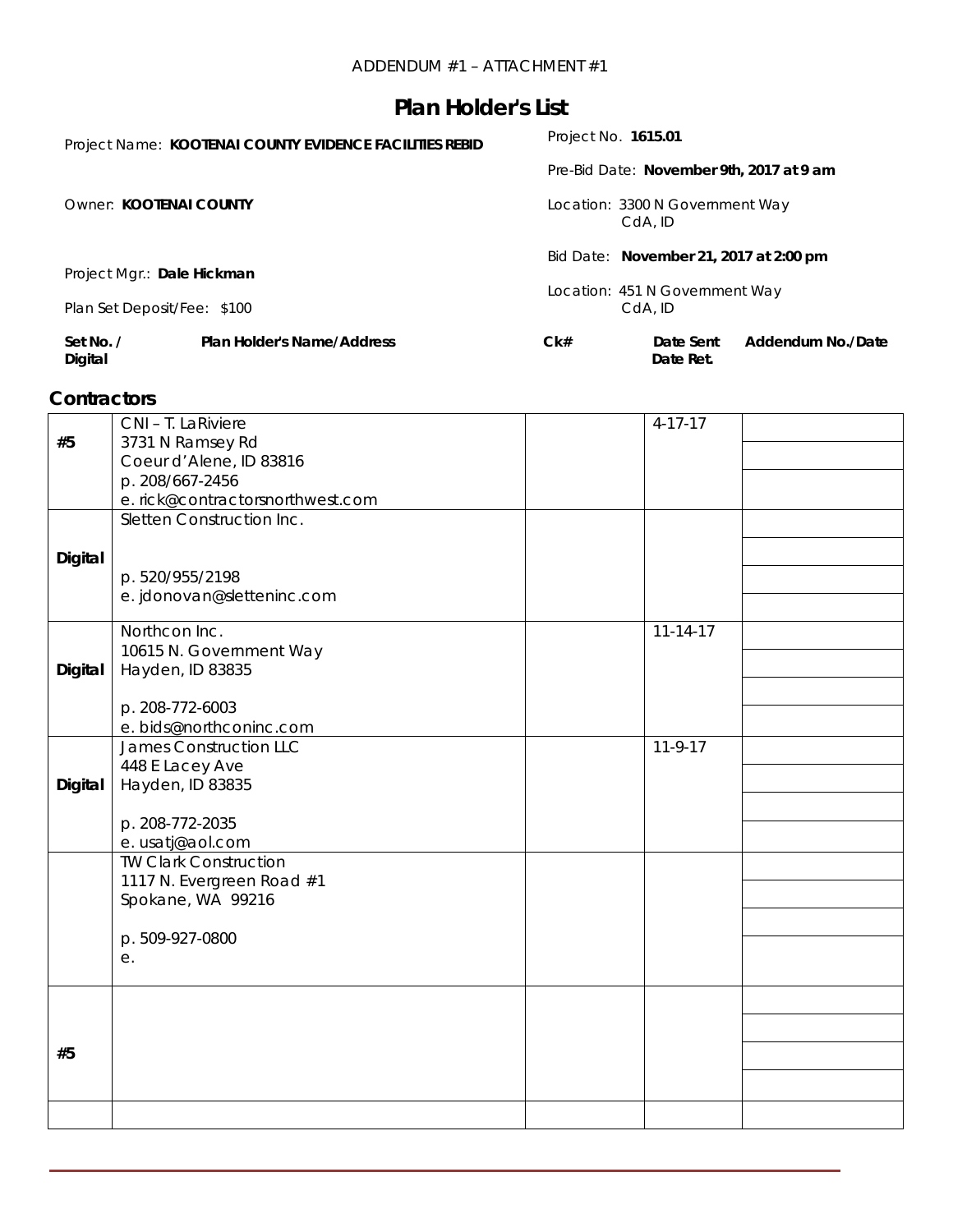| Project Name: KOOTENAI COUNTY EVIDENCE FACILITIES REBID |                                   | Project No. 1615.01 |                                            |                                          |  |
|---------------------------------------------------------|-----------------------------------|---------------------|--------------------------------------------|------------------------------------------|--|
|                                                         |                                   |                     |                                            | Pre-Bid Date: November 9th, 2017 at 9 am |  |
| Owner: KOOTENAI COUNTY                                  |                                   |                     | Location: 3300 N Government Way<br>CdA, ID |                                          |  |
| Project Mgr.: Dale Hickman                              |                                   |                     | Bid Date: November 21, 2017 at 2:00 pm     |                                          |  |
| Plan Set Deposit/Fee: \$100                             |                                   |                     | Location: 451 N Government Way<br>CdA, ID  |                                          |  |
| Set No. /<br>Digital                                    | <b>Plan Holder's Name/Address</b> | Ck#                 | Date Sent<br>Date Ret.                     | Addendum No./Date                        |  |
|                                                         |                                   |                     |                                            |                                          |  |
|                                                         |                                   |                     |                                            |                                          |  |
|                                                         |                                   |                     |                                            |                                          |  |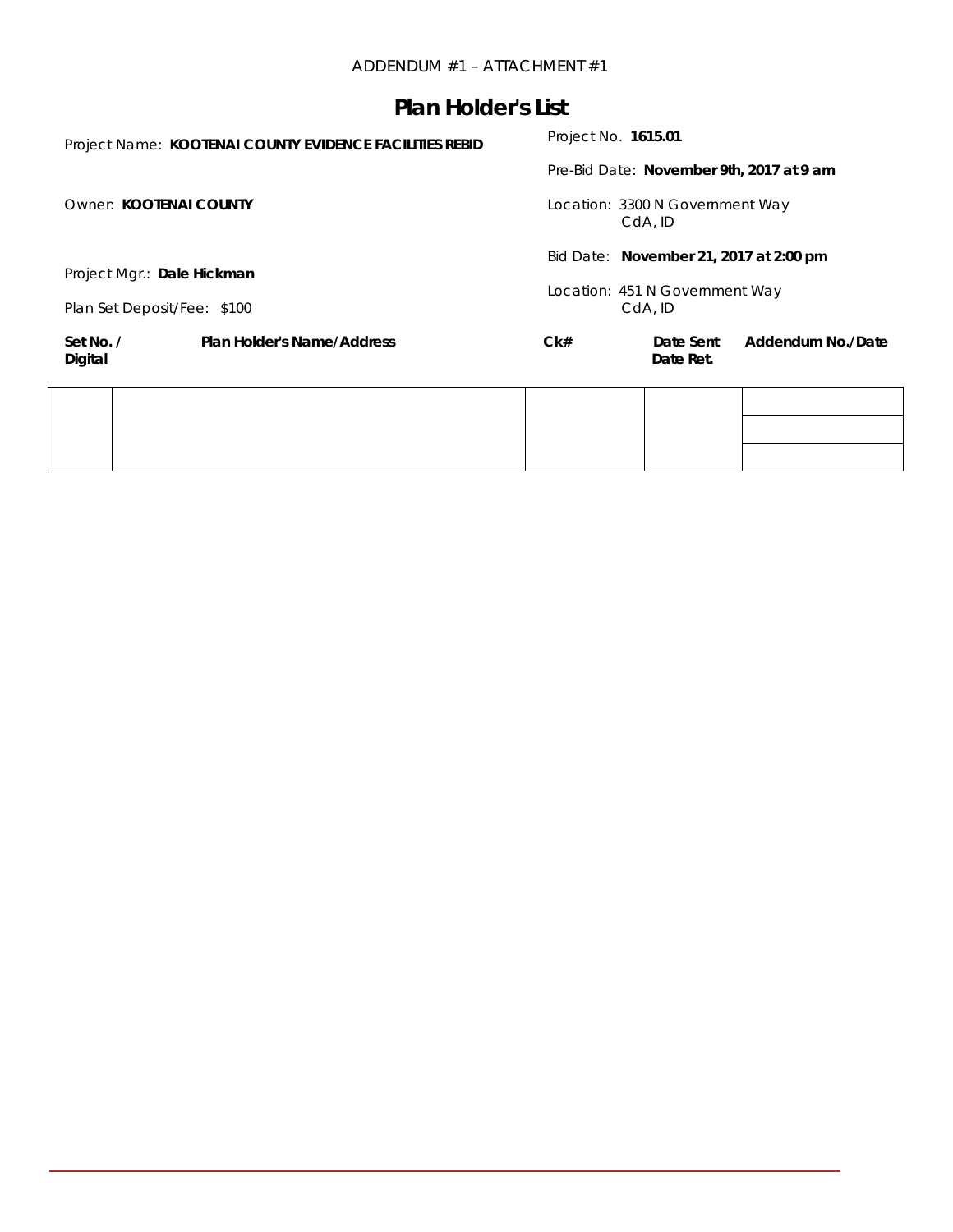

## **PROJECT: Kootenai County Evidence Facilities Remodel H2A Project # 1615.01 DATE: October 9, 2017**

| Name (Print) Tim Meeks                                                                                          | <b>Company Dardan Enterprises</b>                  |
|-----------------------------------------------------------------------------------------------------------------|----------------------------------------------------|
| Phone 509-280-0555                                                                                              | Email tim@dardaninc.com                            |
| Name (Print) Charlie Vignale                                                                                    | Company Fuse Electric <b>Company</b> Fuse Electric |
| Phone 208-651-0524                                                                                              | Email charliev@fuseelectriccda.com                 |
| Name (Print) Mike Wirth                                                                                         | Company Etco                                       |
| Phone 208-687-5050                                                                                              | Email mwirth@etcoservices.com                      |
| Name (Print) Dave Battaglia                                                                                     | <b>Company NNAC Construction</b>                   |
| Phone 208-635-5400                                                                                              | Email david.battaglia@nnacinc.com                  |
| Name (Print) Rich Wells News Allen News Allen News Allen News Allen News Allen News Allen News Allen News Allen | <b>Company Ginno Construction Co.</b>              |
| Phone 208-667-5560                                                                                              | Email rich@ginnoconstruction.com                   |
| <u>Name (Print) Perry Huston</u>                                                                                | Company Salmon Electric Company Salmon Electric    |
| Phone 208-920-3878                                                                                              | Email phuston@salmonelectric.com                   |
| Name (Print) Christian Trucco                                                                                   | Company NNAC Inc.                                  |
| Phone 208-635-5400 Phone 208-635-5400                                                                           | Email christian.trucco@nnacinc.com                 |
| Name (Print) Cal Roberts                                                                                        | <b>Company Airtech Mechanical Co.</b>              |
| Phone 208-772-6096                                                                                              | Email con@airtechme.com                            |
| Name (Print) Tanner McPhee                                                                                      | Company NNAC Inc.                                  |
| Phone 208-635-5400                                                                                              | Email tanner.mcphee@nnacinc.com                    |
| Name (Print) Cisco Nevarez                                                                                      | <b>Company TW Clark Construction</b>               |
| Phone 509-927-0800                                                                                              | Email cisco@twclark.com                            |
| Name (Print) Kent Holbrook                                                                                      | <b>Company MPG Painting</b>                        |
| Phone 208-964-0691                                                                                              | Email kenth@mpqpainting.net                        |
| Name (Print) Aaron Kayser                                                                                       | <b>Company Innovative Electrical Solutions</b>     |
| Phone 208-661-4347                                                                                              | Email aaron@iesnorth.com                           |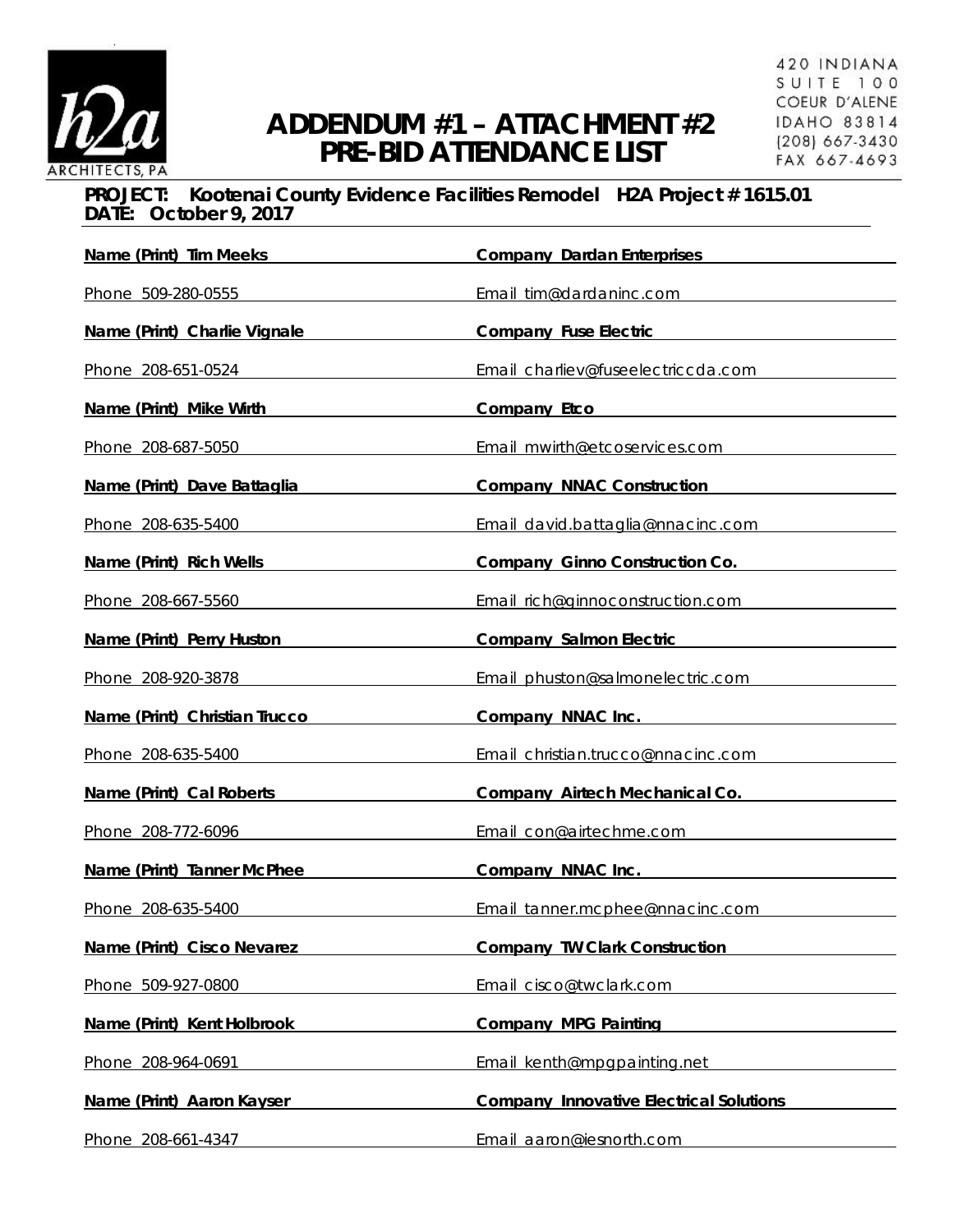| Name (Print) Brian Graves   | <b>Company IES</b>                      |
|-----------------------------|-----------------------------------------|
| Phone 208-659-0734          | Email brian@iesnorth.com                |
| Name (Print) Gary Tonto     | Company Thorco Inc.                     |
| Phone 208-765-0648          | Email gary@thorcocda.com                |
| Name (Print) Daryl Lohstroh | <b>Company Patriot Fire Protection</b>  |
| Phone 509-926-3428          | Email daryll@patriotfire.com            |
| Name (Print) Troy James     | <b>Company James Construction LLC</b>   |
| Phone 208-661-2495          | Email usatj@aol.com                     |
| Name (Print) Dan Peterson   | <b>Company ACI Northwest Inc.</b>       |
| Phone 208-818-3070          | Email dpeterson@acinw.com               |
| Name (Print) Mike VanHoose  | Company ACI Northwest Inc.              |
| Phone 208-659-2048          | Email mikevanhoose@acinw.com            |
| Name (Print) Rick Martin    | Company CNI - T. LaRiviere              |
| Phone 208-667-2456          | Email rick@contractorsnorthwest.com     |
| Name (Print) Sean Petersen  | <b>Company Sletten Construction</b>     |
| Phone 702-280-3157          | Email spetersen@sletteninc.com          |
| Name (Print) Bruce Carter   | <b>Company Mountain States Electric</b> |
| Phone 509-710-7480          | Email carter@mtnst.com                  |
| Name (Print) Jerry Liden    | <b>Company James Construction LLC</b>   |
| Phone 208-518-8500          | Email bjliden@gmail.com                 |
| Name (Print) Scott Beach    | <b>Company Trademark Mechanical</b>     |
| Phone 208-772-5269          | Email scottb.trademark@gmail.com        |
| Name (Print) Todd Azinger   | <b>Company Sletten Construction</b>     |
| Phone 720-816-9299          | Email tazinger@sletteninc.com           |
| Name (Print) David Ziegler  | <b>Company Mac's Electric</b>           |
| Phone 208-661-3825          | Email s.macselectric@frontier.com       |
| Name (Print) Jake Marrujo   | Company Northcon Inc.                   |
| Phone 208-964-0691          | Email bids@northconinc.com              |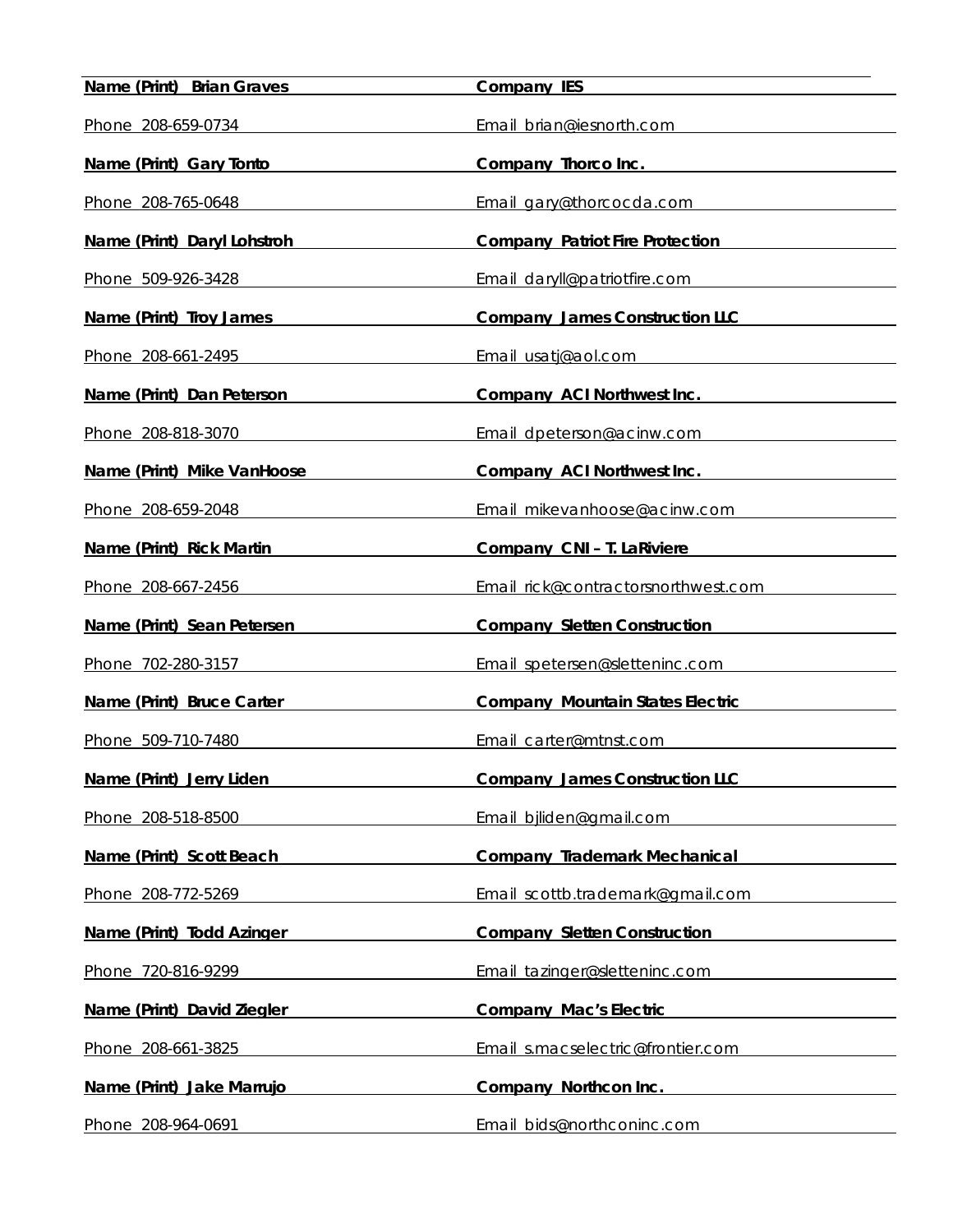



## ADDENDUM #1 - ATTACHMENT #3

| To:   | Shawn Riley, Director Kootenai County Building and Grounds                   |
|-------|------------------------------------------------------------------------------|
| From: | Captain Neal W. Robertson                                                    |
| Date: | November 9, 2107                                                             |
| Re:   | Evidence Remodel Project Phase 1-3 security approval process for contractors |

Phase 1 – WRC Pod 4

Access gained through the north door of the building. Once inside, there will be a barrier put up between pod 4 and pod 3 separating the interior of the building so there will be no contact with work release inmates or Criminal Information Justice System (CJIS) secured locations (ILETS INFORMATION)

Phase 2 – Emergency Operations Center (ECO) basement

Access gained through the ramped door to the basement. Once inside, the interior door to the ECO will be closed and locked creating a barrier separating the contractor from any potential CJIS sites. In addition, the evidence room will be completely void of evidence as well as computers at this time.

Phase 3 – Annex

Access gained inside the annex yard only and those items of evidentiary value will be removed prior to accessing site.

\*\*\*Background process for these areas are as follows:

- Copy of State driver's license.
- NCIC warrants check conducted.
- Proximity card for established period of day to allow entry in to secured campus area of north parking area.
- Wear contractor / visitor identification tag at all times on campus.
- Vehicles parked in a designated parking lot with a parking placard for vehicle identification.
- No firearms allowed on campus.
- No alcohol or drugs allowed on campus.
- No visitors allowed on campus.

\*\*\*All contracted personnel shall be cleared for approval by the Sheriff and or his designee prior to the start of project. Whereas it is the duty of the Sheriff and or his designee to assure safety and security of the KCSO campus and the building and contents within them the Kootenai County Sheriff's Office has the authority to revoke all privileges granted to a contracted employee at any time.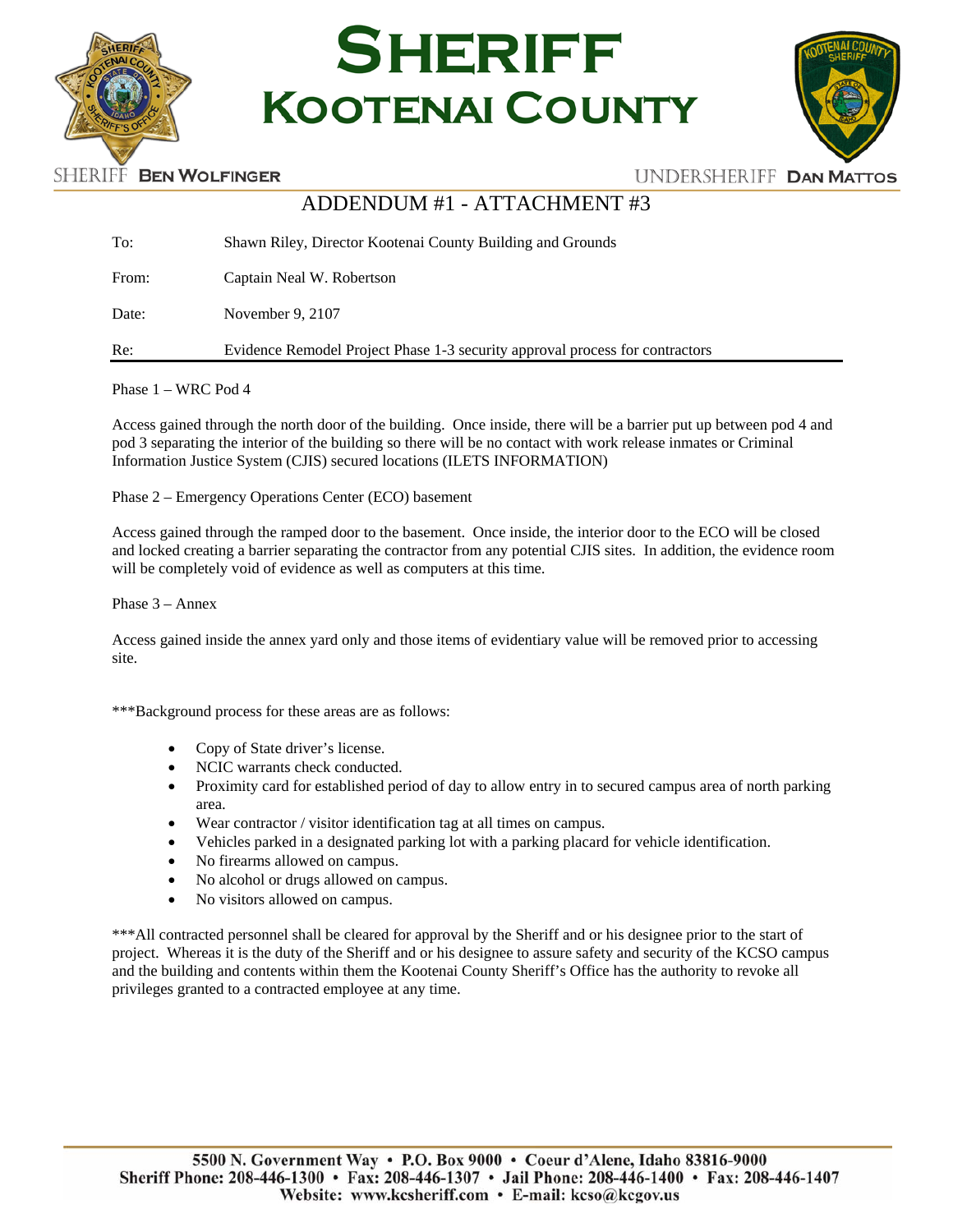

| KOOLENAI COINLY ENIDENCE FYCILILES | 1615.01           |
|------------------------------------|-------------------|
| SITE PLAN                          | <b>II/15/2011</b> |
| ADDENDMA #i YLLACHMENL #4          |                   |

420 INDIANA<br>SUITE 100<br>COEUR D'ALENE<br>IDAHO 8384<br>(RARCH.COM<br>H2AARCH.COM<br>H2AARCH.COM

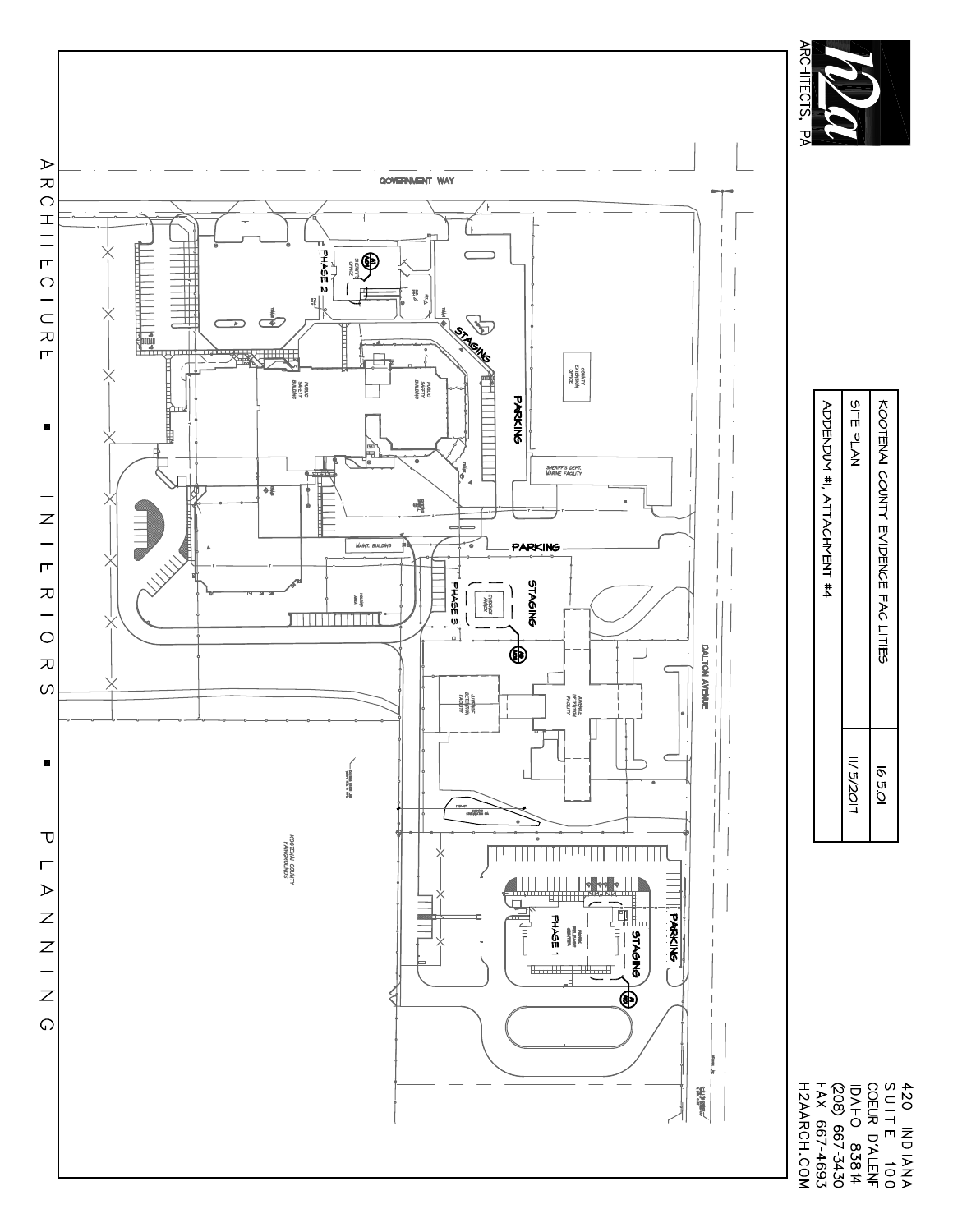| さい<br>I<br>Ξ<br>ŢΩ, |  |
|---------------------|--|
| 꼬                   |  |

|                     | くりワロMDMと #1, イヒイクエチfiNL #2                                |
|---------------------|-----------------------------------------------------------|
| 115/2017<br>1615.01 | ROOK HISH 20HEDILE<br>KOOLENAI COINIX ENIDENCE FACILITEES |

420 INDIANA<br>COEUR D'ALENE<br>COEUR D'ALENE<br>LOAHO 8381<br>(PAARCH.COM<br>H2AARCH.COM<br>H2AARCH.COM

|                                 | ありつて ケミッキ のクキサンラロ               |                       |              |                       |                |                       |                |                       | ありりと にちごみ 大切と                                                                                                                            |
|---------------------------------|---------------------------------|-----------------------|--------------|-----------------------|----------------|-----------------------|----------------|-----------------------|------------------------------------------------------------------------------------------------------------------------------------------|
|                                 |                                 |                       |              | <b>NALLS</b>          |                |                       |                | <b>AALLS</b>          |                                                                                                                                          |
| ありつて ろえののた                      | <b>ROOK XAXE</b>                | <b>FLR./<br/>BASE</b> | z            | c                     | ш              | Σ                     | <b>972</b>     | てみのス                  | DESCRIPTION                                                                                                                              |
| <b>NRIOO</b>                    | PROCESSING                      | 쨧                     | $\circ$      | U                     | C              | C                     | 贝              | $\blacktriangleright$ | <b>GYPSHY NATL BOARD (GAB), PAINT</b>                                                                                                    |
| <b>NRIOI</b>                    | <b>CORRIDOR</b>                 | 贝                     | $\circ$      | $\blacktriangleright$ | AC             | $\circ$               | $\omega$       | Φ                     | LIKE KELYSDYNL AIWAI AYDK BYKSIEK                                                                                                        |
| <b>MRIO2</b>                    | LOBBY                           | 贝                     | $\circ$      | O                     | O              | $\circ$               | Ul             | $\circ$               | EXPLING GYB, KEPYIK # FYINI Yo KESOLIKED                                                                                                 |
| <b>MRIO3</b>                    | <b>EVIDENCE STORAGE</b>         | 꼇                     | $\Box$       | $\overline{C}$        | $\circ$        | R                     | ω              | þ                     | EXi2LING GNB) AEN 3ECNALLS NE3H                                                                                                          |
| MRIO4                           | NORTH STAIR                     | 贝                     | $\mathbf I$  | $\mathbf{I}$          | $\mathbf{I}$   | $\mathbf{I}$          | $\mathbf I$    | Ш                     | EXIGL<br>A<br>わしょう しょうかん しょうかん しゅうきょう しゃくりょう しゅうかん しゃくりょう しんけい しゅうかい しゅうかい しゅうかい おおし こうしゃ こうしゃ アイファイル しょうかい しゅうかい しゅうかい しゅうかい<br>D<br>∖≧ |
| <b>NRIO5</b>                    | SOUTH STAIR                     | 핏                     | $\mathbf{I}$ |                       |                |                       | $\mathbf{I}$   | ᆊ                     | OSB, PAINT<br>CHAINFINK                                                                                                                  |
| <b>MRIO6</b>                    | RESTROOM                        | 贝                     |              | $\Box$                | ı              |                       | 贝              | U)                    | のMB, FYIL, BILLEI AEGIOLYNI FYNEI-2<br>(15D)                                                                                             |
| <b>NRIOT</b>                    | <b>SHONER</b>                   | 贝                     | I.           | $\overline{C}$        | D              |                       | 贝              | Ŧ                     | NETAL PLAIE OVER EXISTING ORB                                                                                                            |
| <b>MRIO8</b>                    | SECURE STORAGE                  | 贝                     | Ŧ            | C                     | ᢉ              | $\circ$               | $\overline{+}$ |                       |                                                                                                                                          |
| MRIOA                           | SECURE STORAGE<br>N             | 贝                     | $\pm$        | $\circ$               | $\mathbf T$    | $\circ$               | 4              | $\mathbf o$<br>ミニる    |                                                                                                                                          |
|                                 |                                 |                       |              |                       |                |                       |                | <b>NARK</b>           | DESCRIPTION                                                                                                                              |
| <b>MR201</b>                    | ۴<br><b>EVIDENCE</b><br>STORAGE | 낏                     | D            | D                     | D              | $\mathbf I$           | 4              |                       | ACOUSTIC LAY-IN                                                                                                                          |
|                                 |                                 |                       |              |                       |                |                       |                | N                     | GNB, PAINT                                                                                                                               |
| 500                             | VESTIBULE                       | 贝                     | ш            | ш                     | ш              | Ш                     | M              | $\omega$              | EXISTING ACOUSTIC LAY-IN                                                                                                                 |
| 2005                            | <b>FANCH INVESTER</b>           | 贝                     | Ш            | $\circ$               | $\mathbf{I}$   | Ш                     |                | $\overline{4}$        | <b>FXICLING のNB、KEPAIK # FAIKI</b>                                                                                                       |
| 5003                            | FVDENCE PROCESSING              | 핏                     | $\circ$      | Ш                     | $\circ$        | Ш                     |                | <b>UI</b>             | SECNEE MESH                                                                                                                              |
| 5004                            | EVIDENCE STORAGE                | 贝                     | $\circ$      | $\circ$               | $\circ$        | $\Omega$              |                | o                     | <b>NINT NAPOK BAKAILK</b>                                                                                                                |
|                                 |                                 |                       |              |                       |                |                       |                |                       |                                                                                                                                          |
| m<br>D<br><b>ALTERNATE</b><br>× |                                 |                       |              |                       |                |                       |                |                       |                                                                                                                                          |
| $\Delta  O $                    | LOBBY                           | 핏                     | ᆩ            | $\boldsymbol{\varpi}$ | $\mathsf{\pi}$ | $\boldsymbol{\varpi}$ | $\varphi$      |                       |                                                                                                                                          |
| AIO2                            | <b>FVIDENCE STORAGE</b>         | 띳                     | ā            | 門                     | ā              | 下田                    | o              |                       |                                                                                                                                          |
| Alo3                            | MECHANICAL                      | 贝                     | Φ            | $\mathbf{I}$          | Φ              | $\mathbf{I}$          | o              |                       |                                                                                                                                          |
|                                 |                                 |                       |              |                       |                |                       |                |                       |                                                                                                                                          |
|                                 |                                 |                       |              |                       |                |                       |                |                       |                                                                                                                                          |

 $\overline{\phantom{a}}$ 

 $\overline{\phantom{0}}$  $\overline{z}$  $\overline{\phantom{a}}$  $\overline{\Box}$ 

R I O R

 $\omega$ 

 $\overline{\phantom{a}}$ 

 $\bigcup$  $\overline{\Box}$  $\blacktriangleright$  $\overline{z}$ 

 $Z - Z$ 

 $\circ$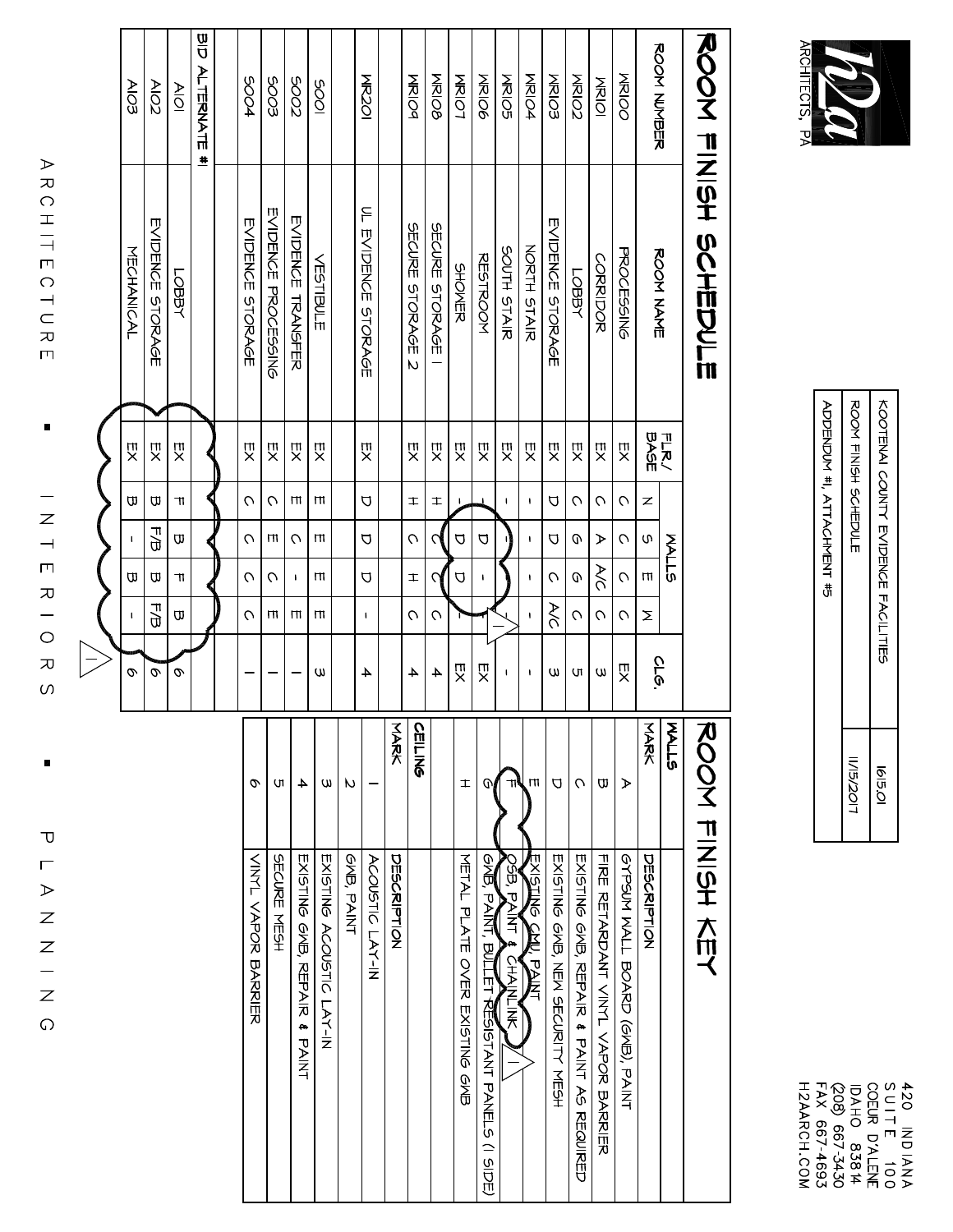

| KOOTENAI COUNTY EVIDENCE FACILITIES | 1615       |
|-------------------------------------|------------|
| WORK RELEASE EVIDENCE STORAGE       | 11/16/2017 |
| FLOOR PLAN                          |            |
| ADDENDUM # I - ATTACHMENT #6        |            |

420 INDIANA SUITE 100 COEUR D'ALENE IDAHO 83814 (208) 667-3430 FAX 667-4693 H2AARCH.COM

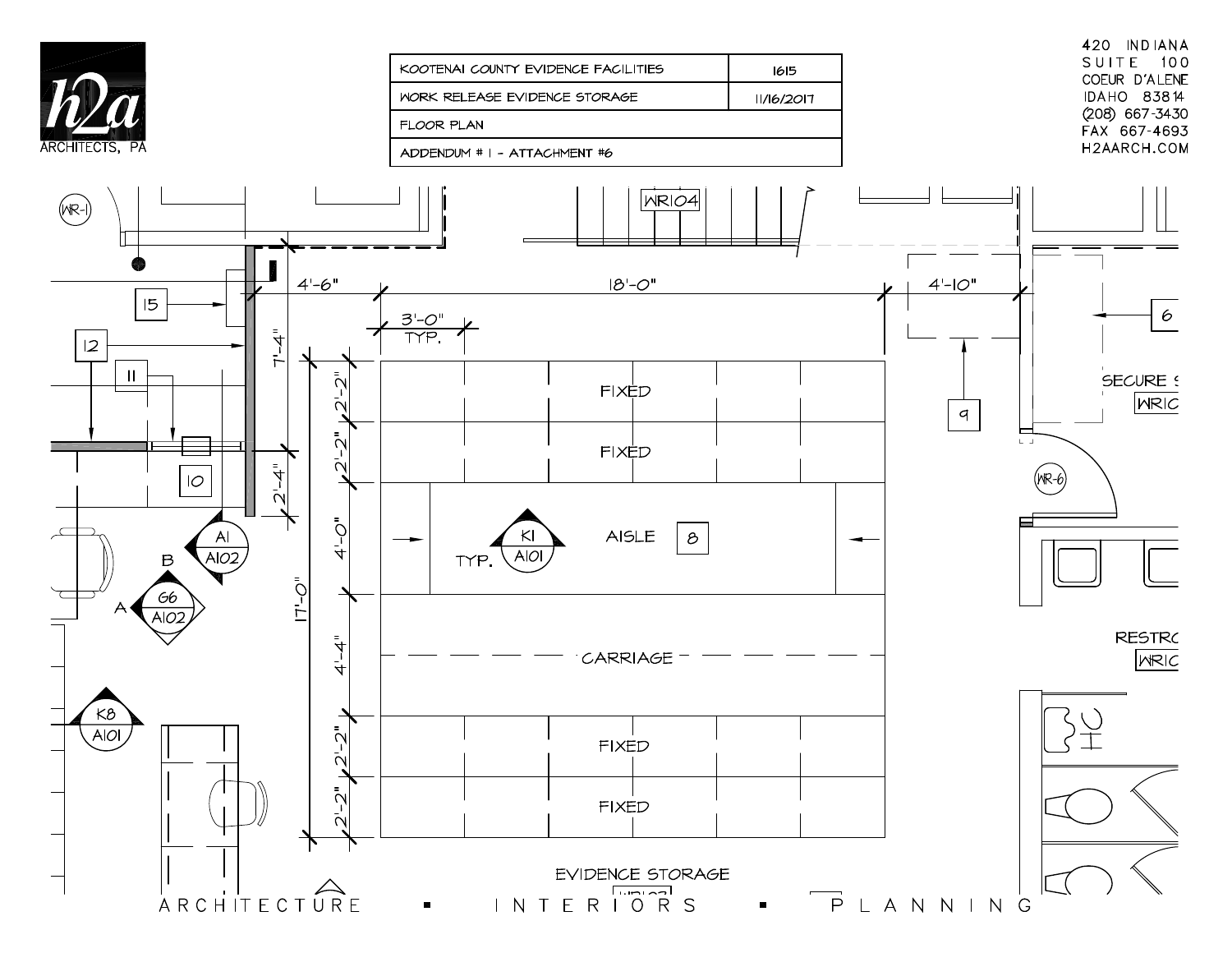

| KOOTENAI COUNTY EVIDENCE FACILITIES  | 1615       |
|--------------------------------------|------------|
| <b>WORK RELEASE EVIDENCE STORAGE</b> | 11/16/2017 |
| STORAGE ELEVATIONS                   |            |
| ADDENDIM # I - ATTACHMENT #7         |            |

420 INDIANA SUITE 100 COEUR D'ALENE IDAHO 83814 (208) 667-3430 FAX 667-4693 H2AARCH.COM



ARCHITECTURE INTERIORS **B** PLANNING